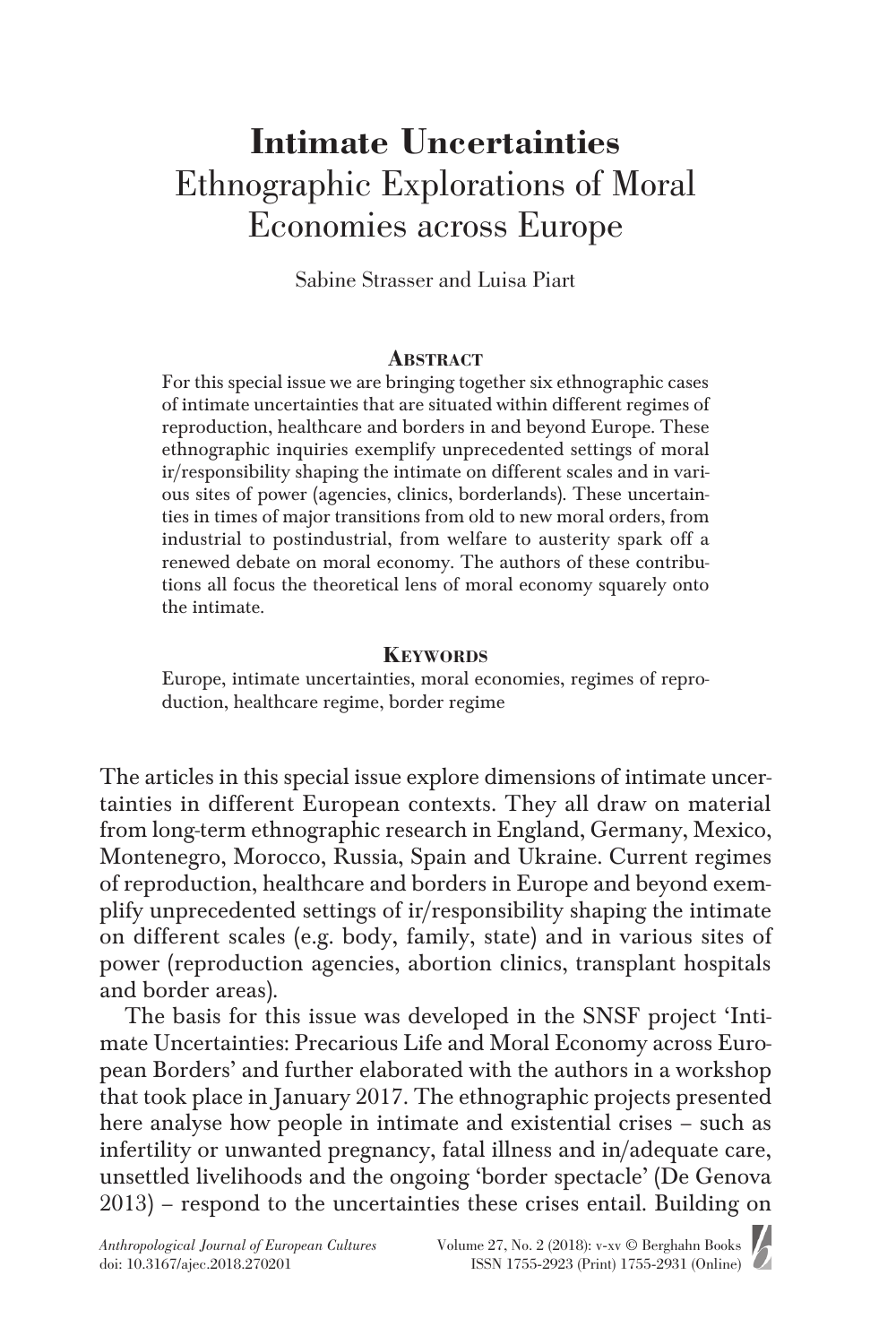this, this volume deals with issues of im/mobility and the question of how, for some, the struggle for a better life demands crossing European borders in one direction or the other. Furthermore, a feminist perspective on intimacy shaped by existential uncertainties in the economic and political realm finally reveals the gendered working of moral economy in intimate contexts.

The uncertainties we focus on are intimate and gendered as well as existential, and we analyse them through the lens of moral economies. The authors relate to this theoretical frame in order to explore intimate questions of life and death: Veronika Siegl follows intended parents who visit agencies in Russia and Ukraine to employ surrogate mothers for fulfilling their inmost desire of having a baby. She convincingly shows how parents and agencies morally legitimise these highly contested reproductive practices and the commodification of parenthood by adopting 'happiness' as the ultimate aim of surrogacy. Michele Rivkin-Fish engages with the Russian feminist movement's struggle for the right to make their intimate decision to avoid or to terminate an unwanted pregnancy in the changing moral economy of abortion in Russia. Feminist activists identify the failure of the state to support families as the major problem for parenthood, and Rivkin-Fish depicts their strategies – inspired by the Russian legacy as much as by global feminist movements – as an effort to criticise the increasingly moral framing and restriction of abortion as the main practice of birth control. She analyses how activists blame economic problems and the lack of public care for women's decisions against pregnancy.

Sick people who are in desperate need of a liver transplant in Germany are the focus of Julia Rehsmann's article. She explores how the failure of livers is morally seen as self-inflicted when associated with alcohol abuse. She navigates through the patients' medical biographies and identifies intimate and gendered transplant uncertainties they encounter in clinics that are assumed to be morally neutral. Rehsmann analyses the practices of distributing livers, which is expected to follow objective algorithms yet is actually shaped by moral scrutiny of patients' behaviour in the German healthcare system. Likewise, studying the intimate relations of healthcare and neoliberal practices in Mexico and the UK, Ciara Kierans describes the patients' fight against a life-threatening disease and their hope for a kidney transplant. On the basis of her comparative analysis she elucidates how appalling weaknesses in Mexico's healthcare regime surprisingly shed light on the neoliberal transformations of the allegedly safe National Health Service (NHS) in the UK.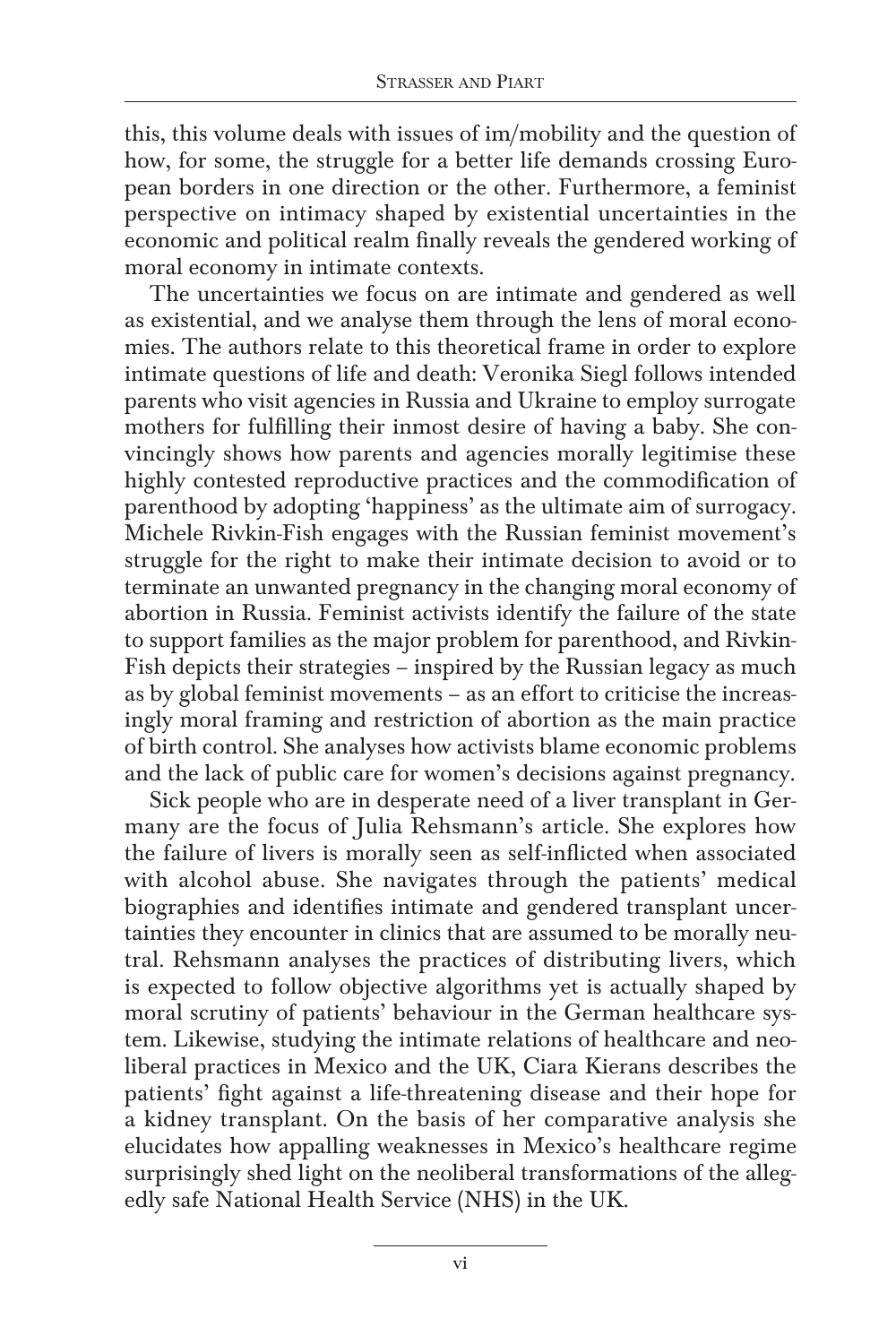Gerhild Perl explores the uncertainties and intimacies in the ongoing relations between the Spanish inhabitants of Rota and the Moroccan villagers of Hansala, enforced by a shipwreck with casualties in 2003. While the people of Hansala were mourning the loss of their relatives in almost every household, two activists and teachers from Rota took up the responsibility of the failed politics of the Spanish migration regime and started a solidarity project to improve livelihood in Hansala and prevent life-threatening migration and death at the Spanish coast. The study of intimate uncertainties in Jelena Tošić's ethnography reveals 'relational ethics' among local Albanians and immigrants in the Montenegrin harbour town of Ulqin/Ulcinj. She explores the historical embeddedness and the present practices of expecting 'never too much' in local women's marriage strategies, in men's attitudes towards possession and in Russian immigrants' expectations of belonging and citizenship. She persuasively demonstrates that this ethical attitude is not a cultural pattern but rather a relational practice repeated in various settings and on different scales of uncertainties.

For this special issue we identified 'intimate uncertainties' as the main object of inquiry and looked at the selected ethnographic studies through the lens of moral economy, which has become highly relevant again in recent anthropological debates on economic, financial and refugee crises in Europe (Narotzky and Besnier 2014). The ethnographic examples ask from different angles how the intimate and existential experience of life and death is entangled with moral economies in particular contexts.

## **Ethnographic Explorations of Moral Economies**

Moral economy has been a relevant concept in social science to analyse the common good in terms of rights, expectations and aspirations ever since the labour historian E. P. Thompson (1971) used the term in his famous article entitled 'The Moral Economy of the English Crowd in the Eighteenth Century'. In it he argued that grain riots of the late eighteenth century had a moral dimension: these riots were not an 'irrational response to hunger' (1971: 136) when grain prices soar but rather a form of collective action grounded upon 'a consistent traditional view of social norms and obligations, of the proper economic functions of several parties within the community [as well as] moral assumptions' (1971: 79). At the core of this moral economy of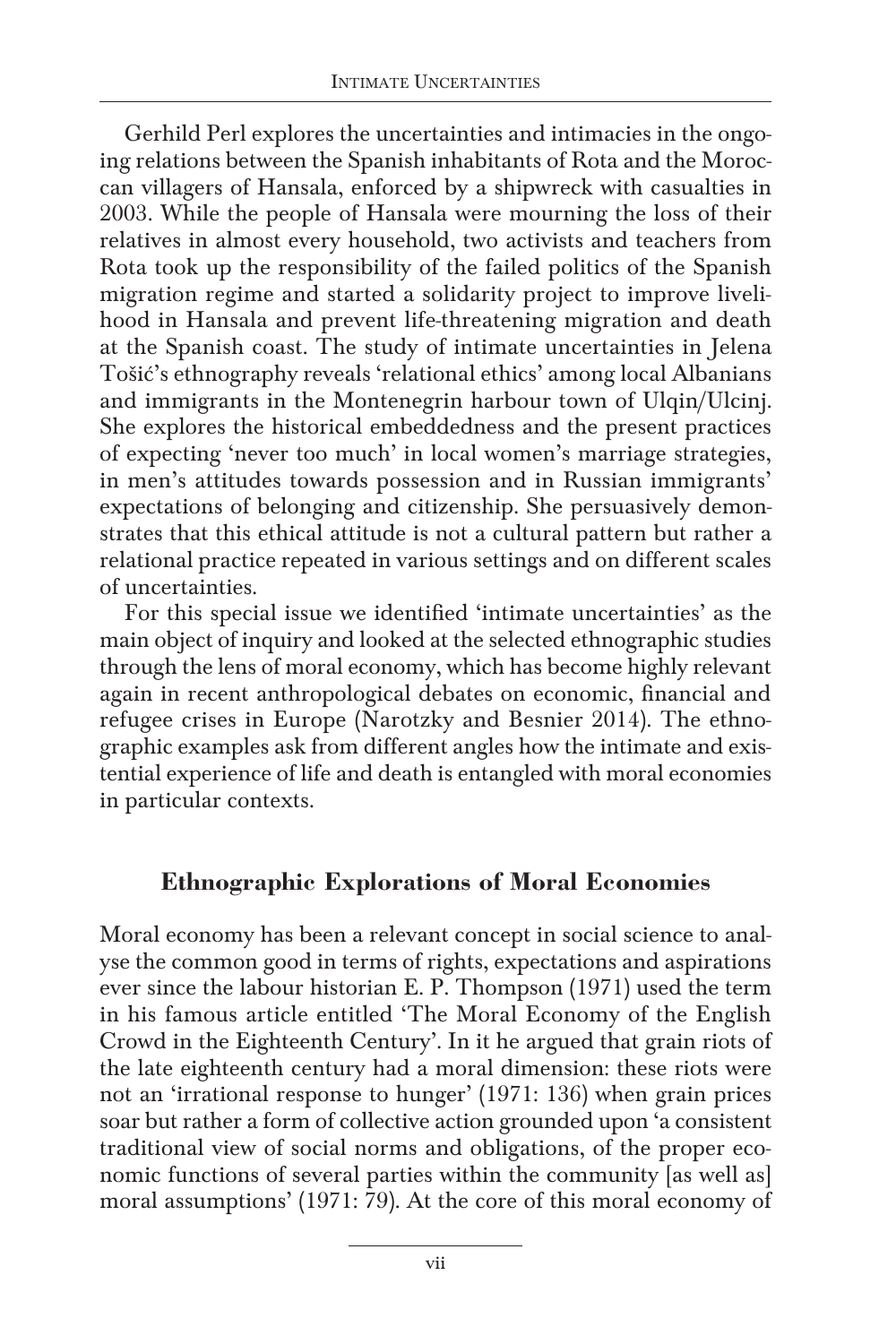the poor are the relationships between bakers and millers serving the community 'for a fair allowance' (1971: 83), the authorities supposed to regulate prices, and the emerging working class. In the transition to industrial capitalism, important tensions between fair prices and free market affected the moral economy of the poor, whereby the agency, subjectivity and experience of ordinary people enter the analytical frame (Millar 2015). James Scott (1976, 1985) has been the first social anthropologist to engage with this concept. In his monograph *The Moral Economy of the Peasant* (1976) he explored peasant rebellions that took place in Burma and Vietnam in the 1930s. He argues that peasant risk aversion and subsistence security formed the basis for complex relations of loyalty, reciprocity, and responsibility that were severely tested under colonialism and capitalism. In Thompson's and Scott's understanding, moral economy underpins economic practices that are intertwined with moral obligations and social norms.

Over the last decade the concept of moral economy has gained new prominence in social anthropological research on morality as well as the study of protracted financial, humanitarian, refugee, property and housing crises under the current neoliberal order (Alexander et al. 2018; Besky 2014; Fassin and Eideliman 2012; Fischer 2014; Palomera and Vetta 2016). In 2009 Didier Fassin revisited the concept in important ways. By defining moral economies as the 'production, distribution, circulation, and use of moral sentiments, emotions and values, and norms and obligations in social space' (2009: n.p.), he expanded the critical potential of the concept to study given social groups or societies beyond preindustrial contexts. Against this theoretical backdrop we consider moral economy as an anthropological way of studying hope and uncertainties at a particular time and space (Narotzky and Besnier 2014; Palomera and Vetta 2016) and as a tool to challenge simplistic economistic perspectives (Carrier 2018; Hann 2010). It allows us to trace different moral practices as well as intimate crises embedded in them.

The six articles in this issue use the concept of moral economy to underline mutual obligations of different actors related to the intimate sphere (Carrier 2018) and clarify what counts as moral and appropriate in specific ethnographic settings connected with reproduction, national healthcare systems and migration regimes. In her study of the transnational moral economy of commercial surrogacy, Veronika Siegl reveals which narratives, actions and subjectivities are legitimate to promise happiness. She shows how the success of commercial agencies depends on their ability to instrumentalise economic considerations and broader cultural values related to happiness. Her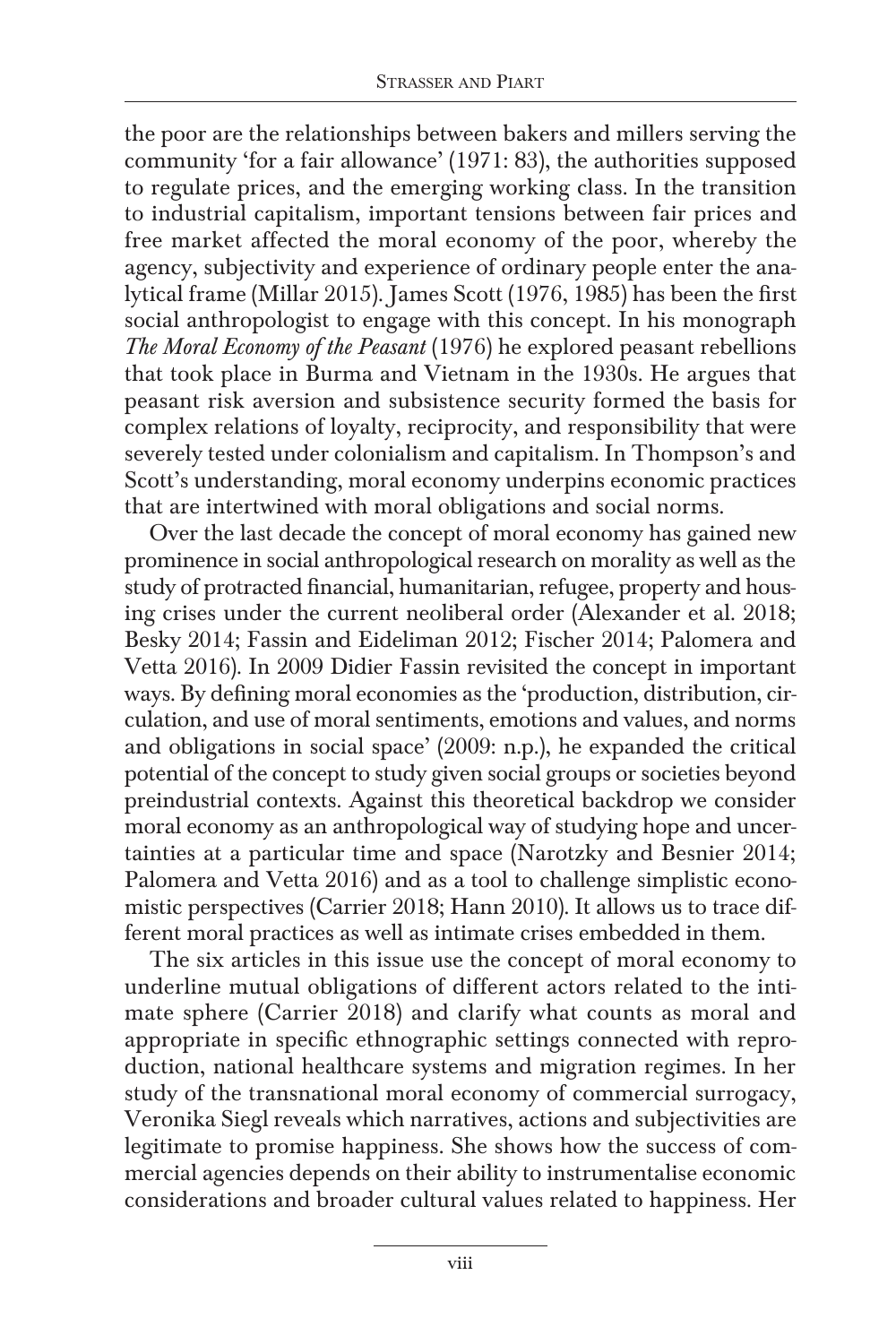particular focus is on the 'affective labour of happiness' made from intermediaries and advocates and how it is critical to the moral economy of the surrogacy market. Michele Rivkin-Fish provides a study of the moral economy of feminist abortion advocacy in Russia. While feminist claims towards bodily autonomy appeared recently in Russia, they rely on a collective understanding of reproduction as a domain involving a range of obligations, responsibilities and ethical demands between the state and its male and female citizens. She demonstrates how ideas about childbearing and abortion are closely related to socialist and postsocialist expectations of reciprocity.

Julia Rehsmann is concerned with the moral economy of the German liver transplant system. She argues that liver transplant medicine is a prime field for exploring how moral economies of healthcare regimes affect the lives of those looking for medical care. While triage and the trope of scarcity play a role, she shows that arbitrariness heavily rules liver transplantation. Ciara Kierans provides an original account of the moral economies underpinning the Mexican and British healthcare systems: the regime of care and form of biopolitics they generate in relation to kidney treatment differ greatly. While the British NHS enjoys a great moral prestige based on principles of universal and free access, through her insights from the Mexican case Kierans shows that the British system is highly disembedded from society. In a context of austerity marked by profit-making activities, it generates important inequalities in terms of access.

The articles by Gerhild Perl and Jelena Tošić scrutinise the moral economy of the EU border regime. Gerhild Perl describes how the moral responsibility for the death of migrants trying to enter the European Union by sea is collectively erased. Her contribution follows the production, distribution and circulation of emotions, norms and values that normalise and rationalise Europe's lethal border regime. She further analyses this with a view on an alternative development project between Spain and Morocco initiated after a shipwreck in Spain. In her article, Tošić adopts a different perspective on moral economy by exploring relationality. She conceptualises modes of ethics in Ulqin/Uljinc as relational and thus shows different gendered constellations in histories as moral economy – in relation with land, marriage partners and locality. She explores how an ethics of 'never too much' represents expectations at the different scales of marriage, possession and belonging as well as citizenship.

Altogether, people's expectations, desires and entitlements are the cornerstone of the moral economies these articles analyse on the basis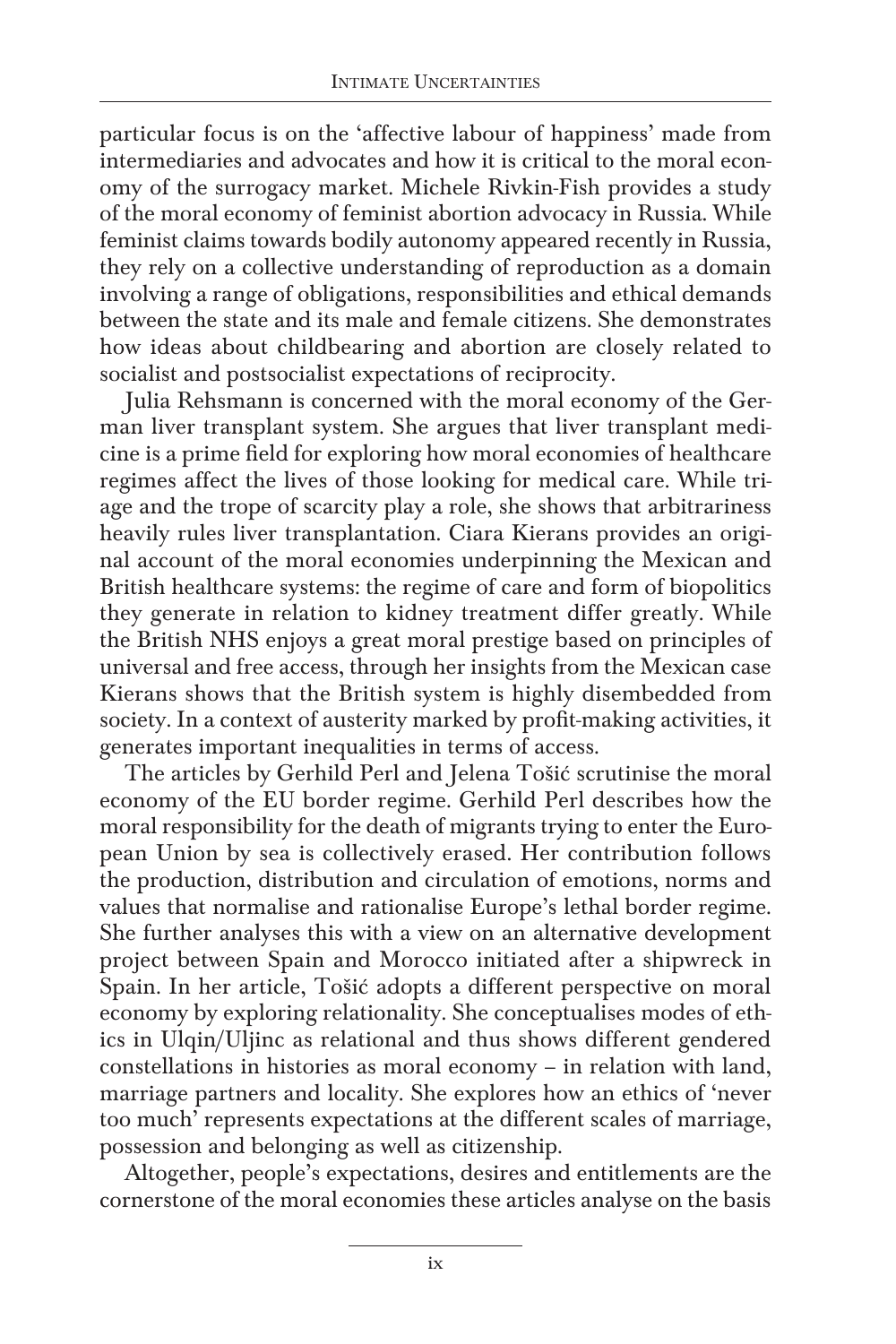of their ethnographic research. Beyond fair-trade initiatives, grassroots exchange and alternative economic projects, morality and economics have been seen as opposites for a long time. Fischer (2014: 8) argues that 'moral values serve as a fundamental linchpin linking global processes and local worlds'. We believe that morals are intertwined with market forces, and we show that people's economic behaviour and intimate subjectivities are closely entangled.

#### **Intimate Uncertainties in and across Europe**

Following Zygmunt Bauman (2003), we suggest that one of the tensions affecting intimacy occurs between security and freedom. Bauman (2007) insists on the 'liquid' state of the current phase of modernity, characterised by uncertain human bonds and the disappearance of traditional sources of solace. Feelings of anxiety and fear prevail, preventing lasting attachments and commitments. In this context of uncertainty the actors we are interested in all oscillate back and forth between freedom and ir/responsibility or between historically shaped uncertainty and moral responses, all the while negotiating intimacy in new ways.

The concept of uncertainty can be traced back to the economist Frank Knight's distinction between risk and uncertainty (1921). According to Douglas North's (2010: 13) reading of Knight, 'risk was a condition in which it was possible to derive a probability distribution of outcomes so that one could insure against such a condition. Uncertainty according to Knight was a condition in which no such probability distribution existed'. We understand intimate uncertainty as a condition in which the actors involved cannot anticipate the outcome of situations. We further use intimate uncertainties in the plural to denote that they are differently intertwined with political choices and unequal power distribution. Although there is a debate in social science at large to decipher whether uncertainty or stability and economic growth have been the dominant norm in different social and historical contexts, what we suggest is that the way ordinary people intimately experience radical uncertainty – of economic and political nature – has changed in the last years. Indeed, these changing and challenging uncertainties intimately affect their visions of fairness, expectations for the future and right and wrong courses of actions.

In the late twentieth century, ubiquitous changes caused by transnational connectedness and technological innovations in our social environments, couple relationships and relationships between friends, kin,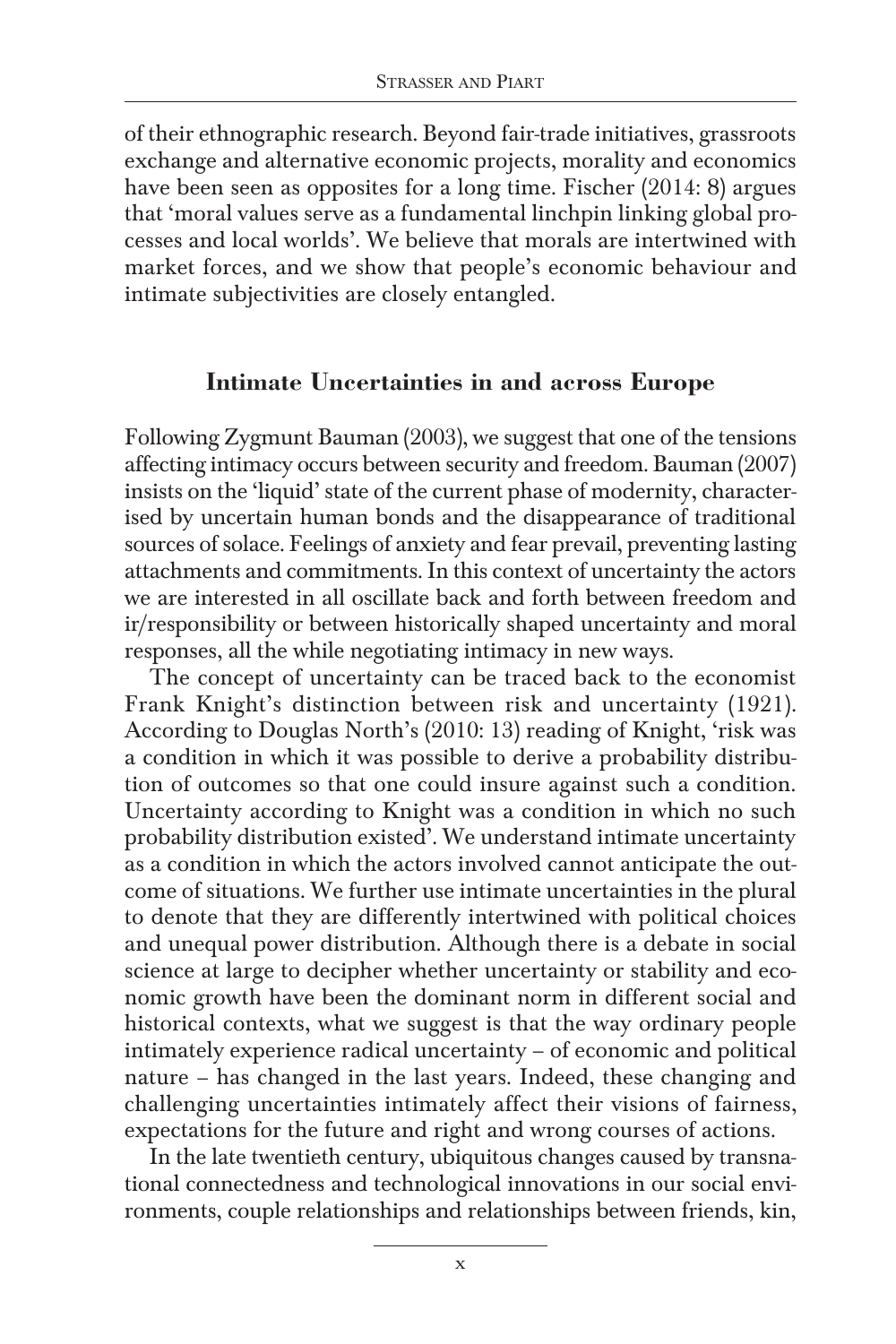parents and children triggered a new interest for intimacy in the social sciences (Beck and Beck-Gernsheim 1995; Ehrenreich and Hochschild 2004; Giddens 1992; Hochschild 2012; Luhmann 1986; Plummer 2003; Sennett 1996). Intimacy has been mainly expanded theoretically by black and postcolonial feminism (Rose 2003; Stoler 2006) and by queer studies (Foucault 1978; Povinelli 2006; Rubin 2011), who connected the realm of privacy and closeness with not only new forms of kinship and sexuality but also the sphere of politics, violence and power. Ann Stoler (2006), in her study of the colonial past, for example, suggested to explore intimacies within and beyond the domestic sphere and as sites of inequality. Drawing on this body of work, we argue that intimacies once mainly depicted as zones of familiarity and comfort with unavoidable insertions of troubles and violence (Berlant 2000) are major sites of power in today's settings of uncertainties.

Anthropologist Niko Besnier sees the strength of intimacy in its elusiveness. Intimacy, he suggests,

means nothing independent of a context, but once this context has been established, it serves to help people classify, characterize and understand human activity. It is this semiotic complexity that bestows its slippery quality, but it is precisely this indeterminacy that makes intimacy fascinating as an ethnographic object of enquiry. (2015: 109)

Intimacy has always been part of ethnographic explorations. In anthropology – as in social sciences in general – intimacy for a long time has been associated with the private, protected and peaceful part of ordinary lives. Translocal connectedness and the transformations of communication, including the exposure of the self in social media platforms, have made public scrutiny of the private realm part of our daily and intimate lives. We want to take up an ethnographically driven approach by investigating sites of intimacy in times of uncertainties through the lens of an economy of moralities, values and hopes (Fassin 2012; Palomera and Vetta 2016).

In the ethnographies in this issue, intimacy refers to physical as well as emotional and social relationships that integrate medical care for individuals and kin, reproductive dimensions of families and the collective responsibility of border politics. Intimacies in the context of fear, risk and hope in this collective approach are linked with the processes of commodification (Constable 2009: 50), morality and ir/responsibility (Perl and Strasser 2018). We further suggest that intimacy and intimate relations are always in the making (Sim and Vickery 2014), as they are negotiated within families, articulated between lovers and friends, experienced deeply within the self and expressed even by dead bodies.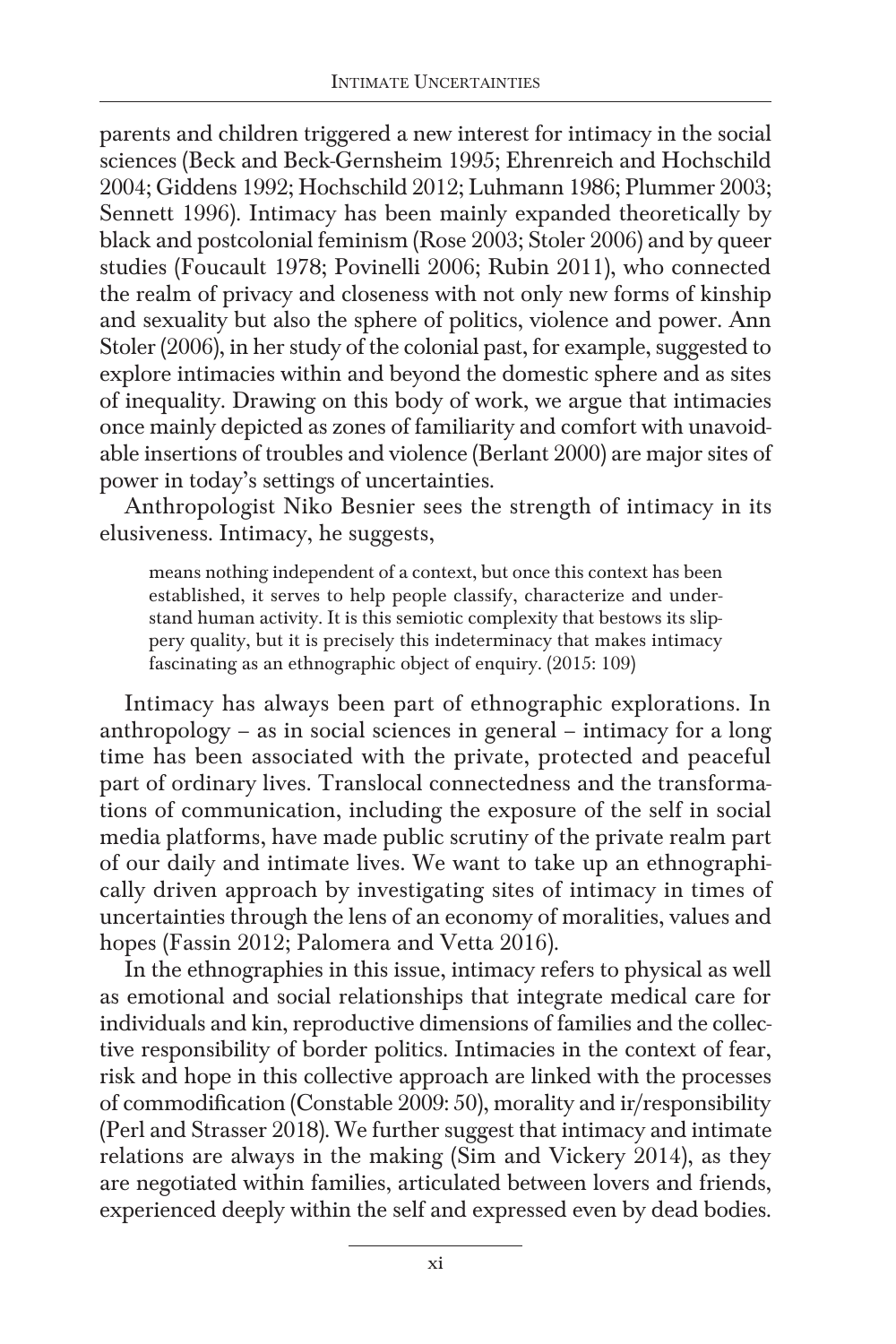Viviana Zelizer's seminal book on the entanglement of intimate and economic spheres (2005) inspired our work on integrating economy, morals and intimacies instead of seeing them as hostile worlds apart. Furthermore, Didier Fassin's reconsideration of moral economy in the context of humanitarian interventions and, thus, in the realm of disasters, catastrophes and uncertainties stimulated our debates on the governance of health, reproduction and migration through moral anthropology. Even if criticised because of its lack of economic analysis (Kloos 2012; Palomera and Vetta 2016), Fassin's discussion (2009) of moral economy as the distribution of morals, values and affects provoked a refreshing anthropological debate on moral economy. This renewed debate on moral economy sparked off in times of major transitions, between old and new moral orders, from industrial to postindustrial, and from welfare to austerity.

The research we brought together in this special issue all explore experiences of existential uncertainty within the realm of the utmost intimate that is invaded by crisis and capitalism. We took up and expanded the debate on the intertwinement of the political, the economic and the moral (Hochschild 2012; Oswin and Olund 2010) by including the intimate in ethnographically grounded studies of the gendered regimes of reproduction, health and migration.

Veronika Siegl's article articulates this frame as the 'inner workings of capitalism that creeps into the sphere of intimacy' (Siegl in this issue) when couples decide to have a baby born from a surrogate mother. She shows how reproductive agencies move children as 'happy objects' (Ahmed 2010) into the realm of commerce. Michele Rivkin-Fish's study identifies the right to abortion as a contested site of decisions on the individual body, where the competition between the public and the intimate takes place. She concludes that 'state leaders seek to resolve uncertainties regarding the Russian nation and women strive to maintain control over their personal lives' (Rivkin-Fish in this issue). The intimate experience of a life-threatening disease in the context of different healthcare regimes are the focus of Julia Rehsman and Ciara Kierans. Both ask how intimacies are entangled with the moral economy of transplant systems. While Rehsmann looks into the intimate uncertainties of people with an alcoholic liver disease seeking medical care and reveals a gendered dimension of the moral triaging of lives, Kierans's article traces how sick bodies are intimately connected with neoliberally transformed care systems and their moral economies. Gerhild Perl explores intimacies that arise in the encounter with dead bodies washed ashore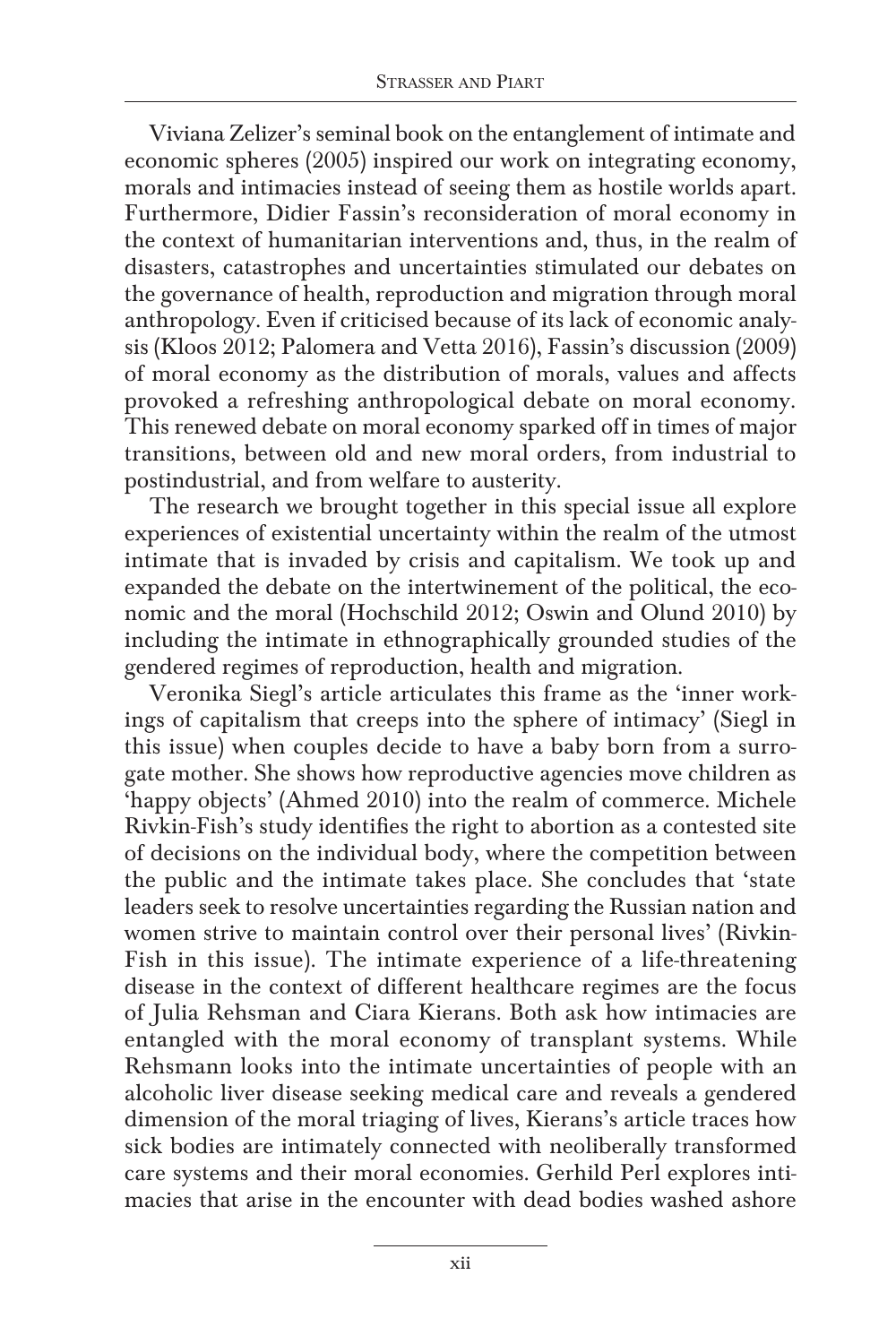close to Spanish people's homes in 2003 and in the unexpected connectedness and affection between strangers combatting economic inequality and moral irresponsibility of the EU border regime. Jelena Tošić explores intimacies as long-term, emotional and both essential as well as fragile forms of close relations situated on the different scales of personal (marriage), object-oriented (land property) and place-related (belonging after immigration) attachments embedded in social and historical transformations.

All articles in this special issue argue that intimacy encompasses the spheres of life, life cycles and death. According to Maurice Bloch, in Europe as well as in other Western societies people perceive life and death as two very distinct spheres, with life having a clear beginning and a clear end. He argues that this differentiation has been reflected in the constitution of the person as an individual – understood as an entity. 'One is either an individual with all the parts joined, or one is divided, which in our system means being nothing at all, or in other words dead' (Bloch 1988: 16). The different case studies of this special issue call the clear-cut boundaries and unity of human life and human agency into question not only because they involve body parts (such as gametes and organs) but more essentially because the social and biological nature of life and death irremediably come apart. Corpses and personal belongings of anonymous migrants landing on Andalusian beaches raise the question of recognition, rights and the mourning of the dead in violent contexts (Perl in this issue). Life and death merge in the case of patients receiving an organ from braindead patients: one person's life is rescued only because the life of another person comes to an end (Rehsmann and Kierans in this issue). While prospective European parents hope to create life in the Ukraine with the help of surrogate mothers (Siegl in this issue), women's organisations in Russia fight for the right to prevent pregnancies by contraceptives rather than with abortion (Rivkin-Fish in this issue).

> **Sabine Strasser**, Institute of Social Anthropology, University of Bern, Switzerland. E-mail: sabine.strasser@anthro.unibe.ch

◆

**Luisa Piart**, Department of Social Anthropology, University of Fribourg, Switzerland. E-mail: luisa.piart@unifr.ch

◆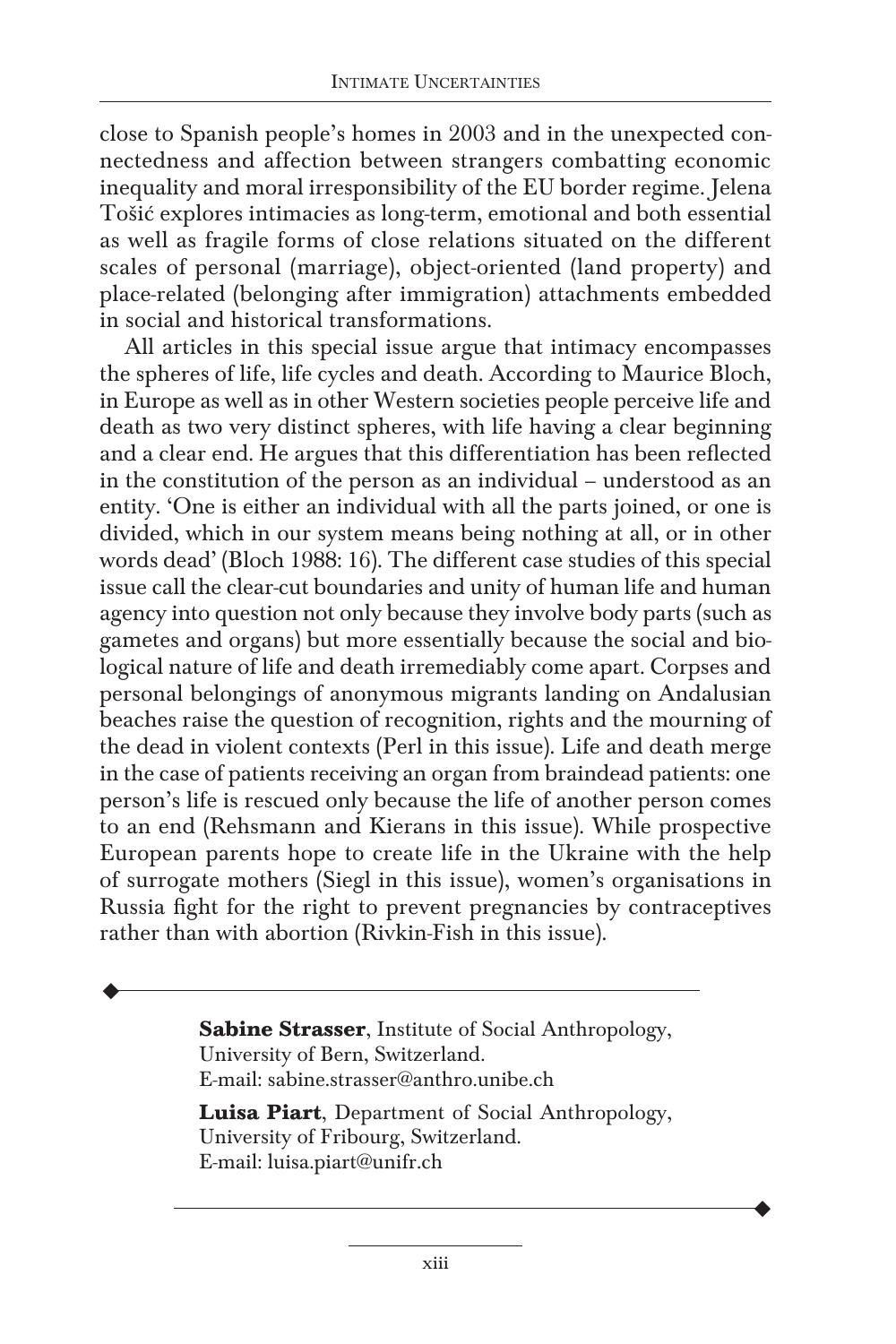### **References**

- Ahmed, S. (2010), *The Promise of Happiness* (Durham, NC: Duke University Press).
- Alexander, C., M. H. Bruun and I. Koch (2018), 'Political Economy Comes Home: On the Moral Economies of Housing', *Critique of Anthropology* 38, no. 2: 121–139.
- Bauman, Z. (2003), *Liquid Love: On the Frailty of Human Bonds* (Cambridge: Polity).
- Bauman, Z. (2007), *Liquid Times: Living in an Age of Uncertainty* (Cambridge: Polity).
- Beck, U. and E. Beck-Gernsheim [1990] (1995), *The Normal Chaos of Love* (Cambridge: Polity).
- Berlant, L. (2000), 'Intimacy: A Special Issue', in L. Berlant (ed), *Intimacy* (Chicago: University of Chicago Press), 1–8.
- Besky, S. (2014), *The Darjeeling Distinction: Labor and Justice on Fair-Trade Tea Plantations in India* (Berkeley: University of California Press).
- Besnier N. (2015), 'Intimacy through the Ethnographic Lens', *The Cambridge Journal of Anthropology* 36, no.2: 106-110.
- Bloch, M. (1988), 'Introduction: Death and the Concept of a Person', in S. Cederroth, C. Corlin and J. Lindström (eds), *On the Meaning of Death: Essays on Mortuary Rituals and Eschatological Beliefs* (Uppsala: Almqvist & Wiksell International), 11–29.
- Carrier, J. G. (2018), 'Moral Economy: What's in a Name', *Anthropological Theory* 18, no. 1: 18–35.
- Constable, N. (2009), 'The Commodification of Intimacy: Marriage, Sex, and Reproductive Labor', *Annual Review of Anthropology* 38, no. 1: 49–64.
- De Genova, N. (2013), 'Spectacles of Migrant 'Illegality': The Scene of Exclusion, the Obscene of Inclusion', *Ethnic and Racial Studies* 36, no. 7: 1180–1198.
- Ehrenreich, B. and A. R. Hochschild (2004), *Global Woman: Nannies, Maids and Sex Workers in the New Economy* (New York: Metropolitan/Owl).
- Fassin, D. (2009), 'Moral Economies Revisited', *Annales HSS* 6: 1237–1266.
- Fassin, D. (2012), *Humanitarian Reason. A Moral History of the Present* (Berkeley: University of California Press).
- Fassin, D. and J.-S. Eideliman (eds) (2012), *Économies morales contemporaines* (Paris: La Découverte).
- Fischer, E. F. (ed) (2014), *Cash on the Table: Markets, Values, and Moral Economies* (Santa Fe: School for Advanced Research Press).
- Foucault, M. (1978), *The History of Sexuality, Vol. 1: The Will to Knowledge* (New York: Pantheon).
- Giddens, A. (1992), *The Transformation of Intimacy: Sexuality, Love, and Eroticism in Modern Societies* (Stanford: Stanford University Press).
- Hann, C. (2010), 'Moral Economy', in K. Hart, J.-L. Laville and A. D. Cattani (eds), *Human Economy. A Citizen's Guide* (Cambridge: Polity), 187–198.
- Hochschild, A. R. (2012), *The Outsourced Self: Intimate Life in Market Times* (New York: Metropolitan).
- Knight, F. H. (1921), *Risk, Uncertainty and Profit* (Boston: Riverside).
- Kloos, S. (2012), 'Review: Fassin, D. (2012) Humanitarian Reason: A Moral History of the Present. Berkeley & Los Angeles: University of California Press, 336 pages'. *Social Anthropology* 20, no. 3: 338–339.
- Luhmann, N. (1986), *Love as Passion. The Codification of Intimacy* (Cambridge: Harvard University Press).